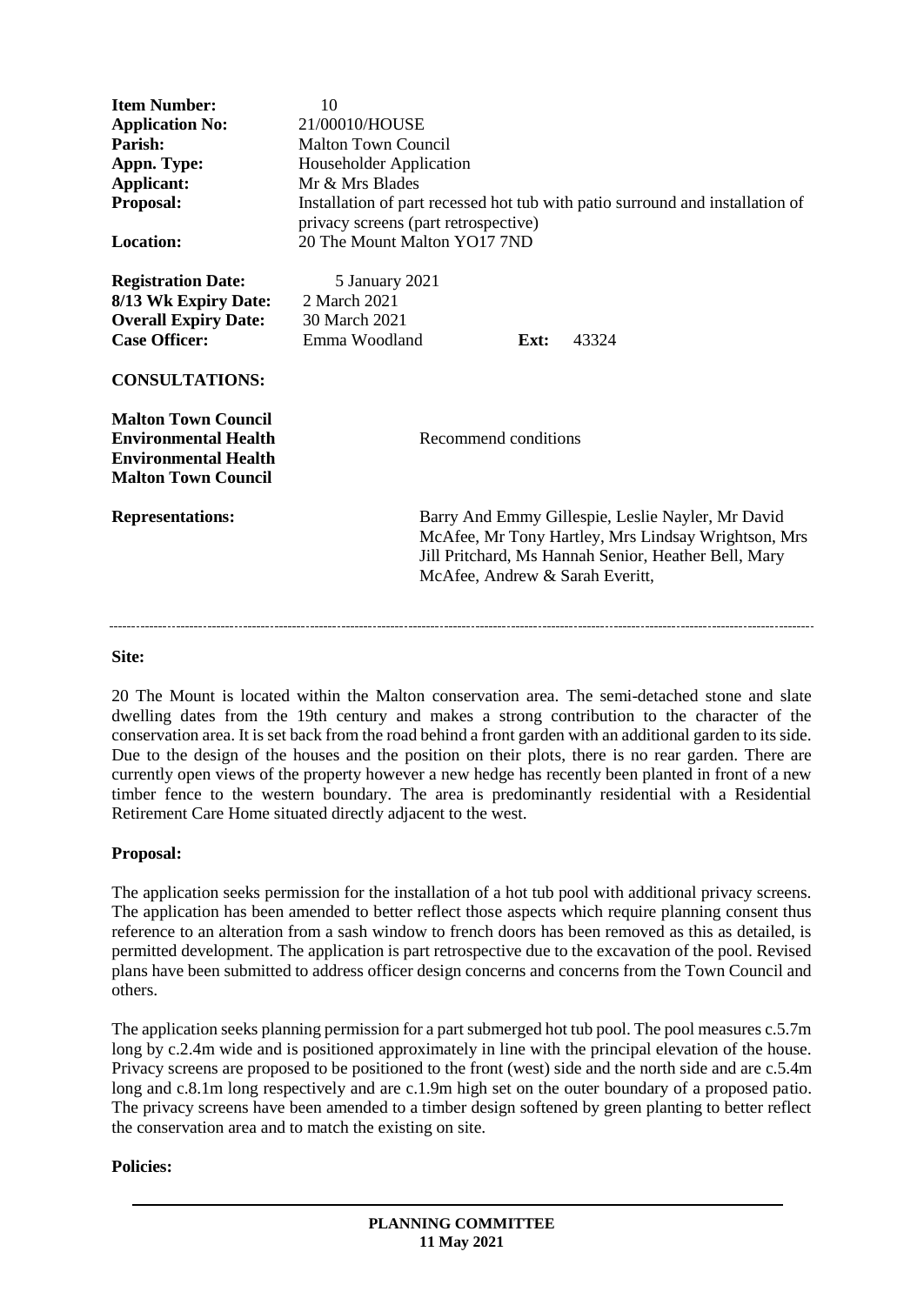SP12 - Heritage SP16- Design SP20- Generic Development Management Issues National Planning Policy Framework

## **Appraisal:**

The principle considerations are:

- . whether the application preserves the character of the conservation area.
- . impacts on neighbour amenity

The application is for a domestic hot tub pool set c.16m back from the edge of the public pavement within the depth of the site in a private domestic garden. It is considered that the principle of development is acceptable as the proposal is commensurate with the expected enjoyment of a domestic property. The position of the pool in line with the front facade of the principal building. However taking on board the lack of rear garden, the new fence bounding the road to the front and additional screening and planting it is considered an acceptable intervention. Materials have been amended to better reflect the existing palette within the conservation area. Overall the character of the designated area is considered to be preserved.

Concerns have been raised by a number of neighbours regarding noise, lights, location, out of keeping and other matters that are outwith the planning system. The third party responses can be viewed in full on the Council's website

The Council's Environmental Health Officer has been consulted and considers that acoustic barriers would be over zealous for what is a domestic hot tub. A condition is recommended to limit the use of the hot tub to ancillary domestic use.

The Town Council have no objections subject to mature screening and closing of the gap in screening facing the front, which has been addressed in the amended plans.

It is considered that the proposal is commensurate with the enjoyment of a domestic dwelling and that it preserves the conservation area. The design is considered to be sympathetic to the dwelling house and its context. The revised privacy screens and proposed conditions regarding lighting and use are suggested to address concerns expressed by neighbours. It is considered that there will not be a material adverse impact on the amenity of the occupants of neighbouring properties. The application therefore complies with Policies SP12, 16 and 20 of the Ryedale Plan and the NPPF and I recommend it for approval.

Local Plan Strategy - Policy SP12 Heritage Local Plan Strategy - Policy SP16 Design Local Plan Strategy - Policy SP20 Generic Development Management Issues National Planning Policy Framework

## **RECOMMENDATION: Approval**

1 The development hereby permitted shall be begun on or before .

Reason:- To ensure compliance with Section 18(1) of the Planning (Listed Buildings  $\&$ Conservation Areas) Act 1990.

2 The development hereby permitted shall be carried out in accordance with the following approved plans:

543-02B, 543-01B